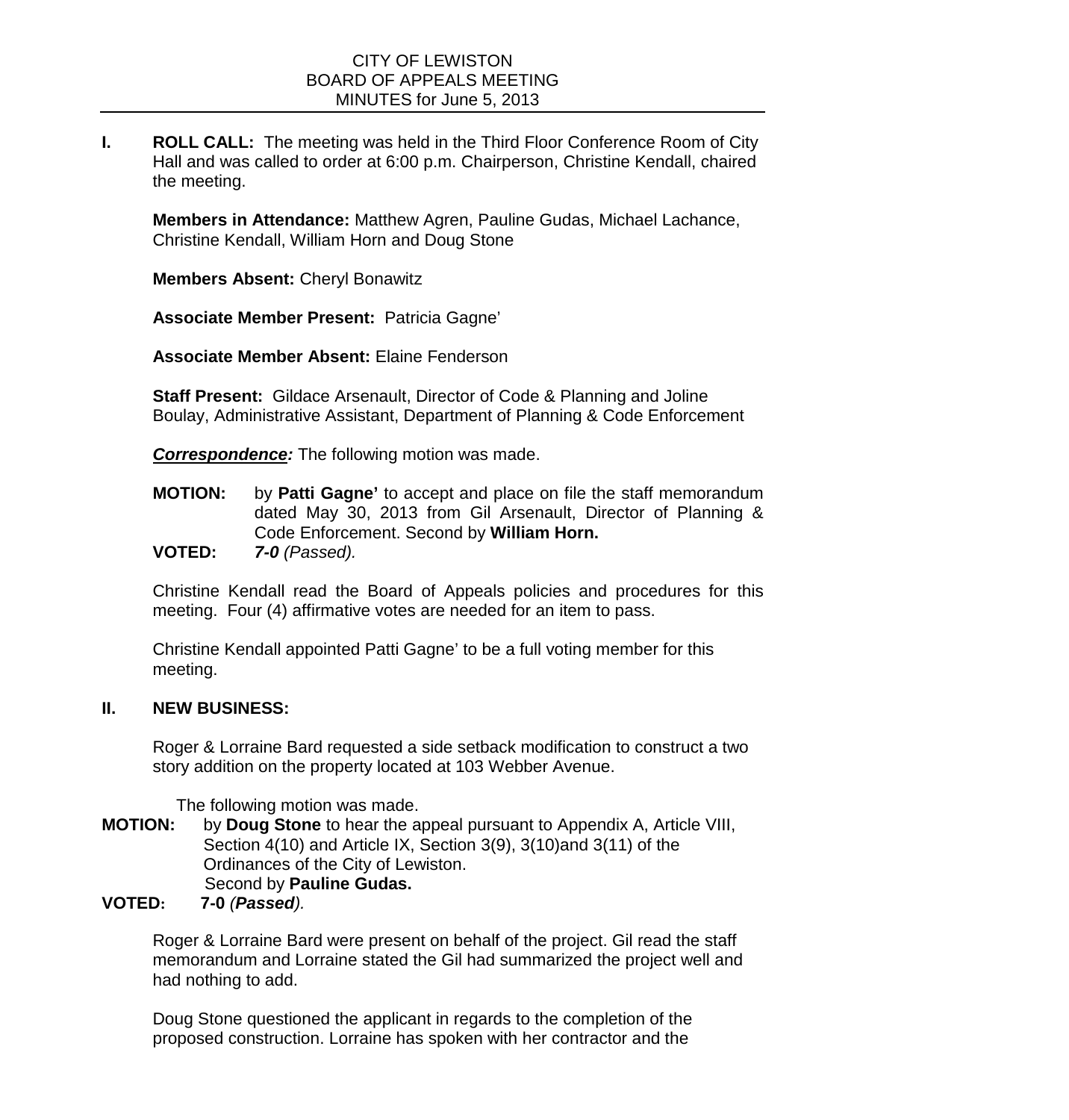proposed construction upon approval would take approximately two to three months with hopes to be completed by fall of 2013.

Doug Stone and Pauline Gudas stated their opinion that the board is not mandated to require the applicant to obtain a maintenance agreement but suggested that it may be to the applicant's best interest to obtain one now to avoid future issues. Michael Lachance stated that according to the code the board has the ability to require the applicant obtain an easement agreement.

Michael Lachance questioned the practicality of the proposed construction. Michael questioned the applicant necessity to construct the addition to the end of the building. Lorraine stated that the sunroom off the bedroom door would not be centered .Gil visited the property and stated it met the personal needs of the applicant. Michael Lachance also expressed concern regarding the fire safety to the next nearest property being so close. Gil stated that in his opinion it would not bring concern to the fire department.

The public portion was closed as there were no other comments forthcoming.

The following motion was made:

- **MOTION:** by **Pauline Gudas** that I find the facts contained in the notice of appeal and the site analysis portion of the written comments of the City staff are accurate and correct. I further find all of the standards imposed pursuant to Appendix A, Article VIII, Section 4(10) and Article IX, Sections 3(9), 3(10) and 3(11) of the Ordinances of the City of Lewiston have been met. Therefore, I move that the appeal be granted to Roger & Lorraine Bard with the following condition:
	- 1. Maintenance easement/agreement to be secured from the owners of adjacent impacted property pursuant to Appendix A, Article IX, Section 3(11) of the Code of Ordinances of the City of Lewiston to permit the use of up to 7.5′ of said property for the future maintenance of the proposed addition. Said agreement shall be in a form agreeable to the Director of Planning and Code Enforcement and shall be recorded at the Androscoggin County Registry of Deeds prior to the issuance of any required permits.

Second by **Doug Stone***.* **VOTED: 6-1***(Passed),*

- **VII. READING OF MINUTES:** Draft Minutes of the May 1, 2013. **MOTION:** by **Doug Stone** that the minutes for May 1, 2013 be accepted as presented. Second by **Pauline Gudas. VOTED: 7-0** *(Passed).*
- **VIII. ADJOURNMENT:** The following motion was made to adjourn. **MOTION:** by **Patti Gagne'** that this meeting adjourns at **6:15 p.m**. Second by **William Horn. VOTED: 7-0***(Passed).*